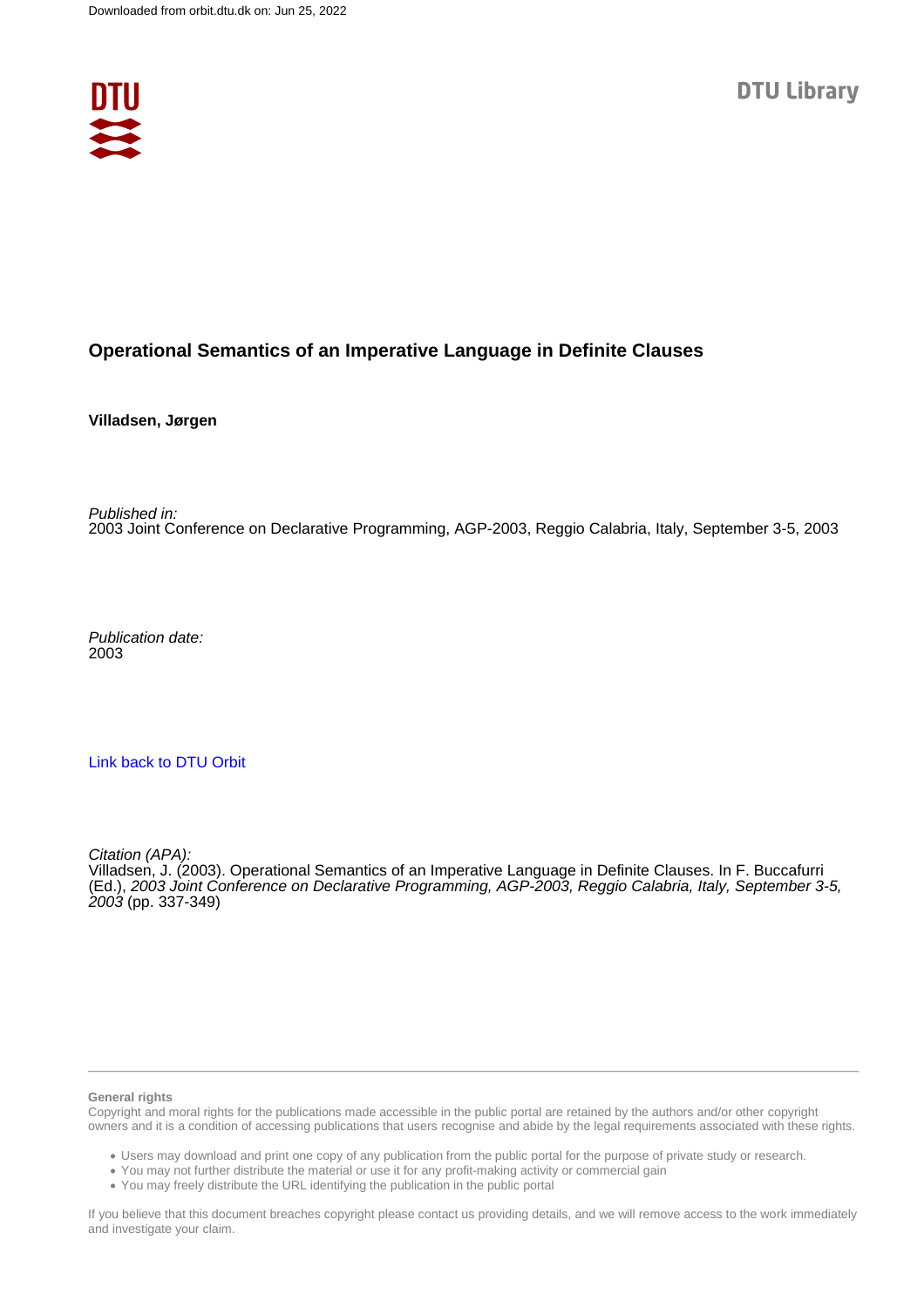# Operational Semantics of an Imperative Language in Definite Clauses

Jørgen Villadsen

Computer Science, Roskilde University Building 42.1, DK-4000 Roskilde, Denmark

[jv@ruc.dk](mailto:jv@ruc.dk)

Abstract. We present the "big-step" operational semantics of a small programming language NIL (Natural Imperative Language) in definite clauses, thus building on the fixpoint semantics of logic programs. NIL operates on a state which is just a sequence of counters. As basic statements NIL has incrementation, decrementation and test for null. NIL allows for sequential composition and non-deterministic choice of statements as well as mutually recursive definitions of procedures, which we find support our long-term aim of formalizing and reasoning about specific actions and planning tasks for rational agents. A novelty is the use of the de Bruijn notation instead of names. To our knowledge the operational semantics of an imperative language like NIL have not been given in definite clauses, although it is well-known that it is possible.

The ISO Prolog source is available at [http://www.ruc.dk/~](http://www.ruc.dk/~jv/nil.html) jv/nil.html Solutions obtained using GNU Prolog, see <http://gnu-prolog.inria.fr>

## 1 Introduction and Motivation

By an imperative language we have in mind a formal language in which changes to some kind of a state can be expressed. Our aim is to present the operational semantics [\[11\]](#page-13-0) for NIL (Natural Imperative Language) directly in definite clauses, thus building on the fixpoint semantics of logic programs [\[2\]](#page-13-1). A first sketch of NIL was presented in the extended abstract [\[15\]](#page-13-2).

In imperative languages the expressions that change the state are usually called statements, but in the present paper we call them actions since our longterm aim is to formalize and reason about specific actions and planning tasks for rational agents, cf. [\[15\]](#page-13-2). In computer science an agent is anything from a few lines of code automatically executed on certain primitive conditions to complex AI systems like robots. A rational agent bases its actions on a model of the world including both declarative and procedural knowledge, also called knowthat and know-how, respectively. The know-how must describe how actions of agents change the world and we think that with respect to the planning task for rational agents both the operational semantics and the denotational semantics of NIL are worth investigating.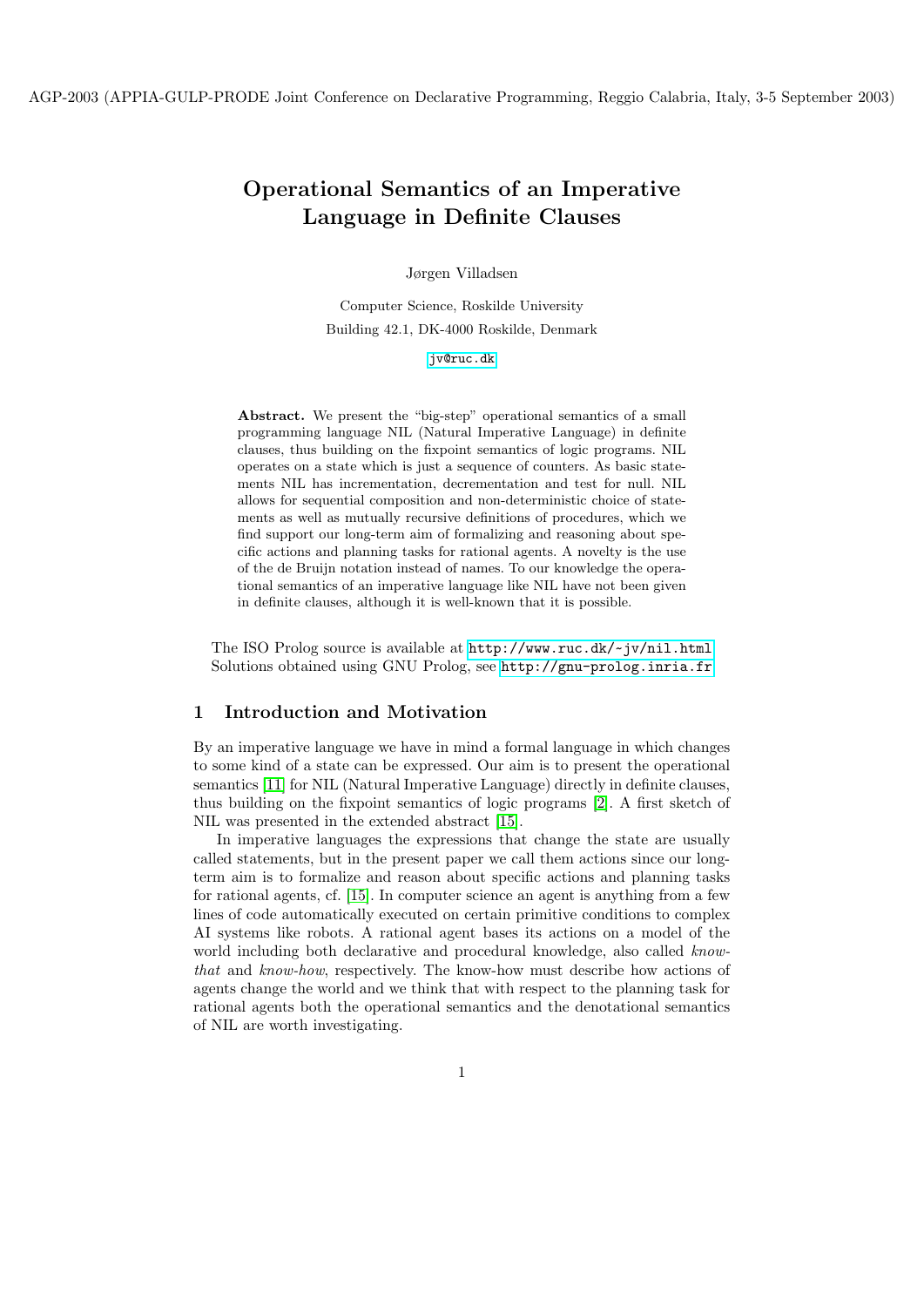In the rest of this section we provide the motivation for NIL, which have a number of new features like the use of de Bruijn notation instead of names in action definitions [\[7\]](#page-13-3). In the following sections we describe the operational semantics of NIL using logic programs. In the final section we conclude and discuss related work, in particular the denotational semantics of NIL.

#### 1.1 Idea

We have the following characteristics of NIL:

- A simple notion of a state.
- A simple formal semantics of the basic actions.
- A simple formal semantics of the compound actions.

These are in contrast both to the usual imperative programming languages (often based on the "while" statement for which we seem to need at least boolean expressions, e.g. comparisons) and also to the recursive functions, the untyped λ-calculus and other theoretical computers like the Turing machine.

We take as basic actions only incrementation, decrementation, and test for emptiness on counters. These actions are of course only meant as building blocks for more complicated actions.

We take as action combinations the usual sequential composition and also the non-deterministic choice construct. Since these correspond to relational composition and relational union in the denotational semantics we simply call these composition and union, respectively (note that skip and fail are the identity relation and the empty relation, respectively).

#### 1.2 Examples

We can view the following axioms and rules as a logic program, which is pure Prolog without an ordering on subgoals and clauses. We discuss several small but non-trivial examples in details using an implementation in Prolog to compute the solutions (the relation between the input and output states).

For example, consider the action skip that does nothing at all. The axiom for the skip action is simply (in our notation which we shall define in details later):

#### act (skip,X-X).

Here  $X-X$  means that the state is unchanged, since the first X is the input state and the second X is the output state. We use italic for the predicate we are about to describe via axioms and rules, like  $act$ , and the actions themselves are in lowercase roman letters as opposed to the variables in upper-case roman letters. Of course the dash - in the axiom above is not the subtraction function, but merely a (pair) term constructor written infix.

Actions interact with the state, but not all actions change the state. One example of an action that does not change the state is the skip action already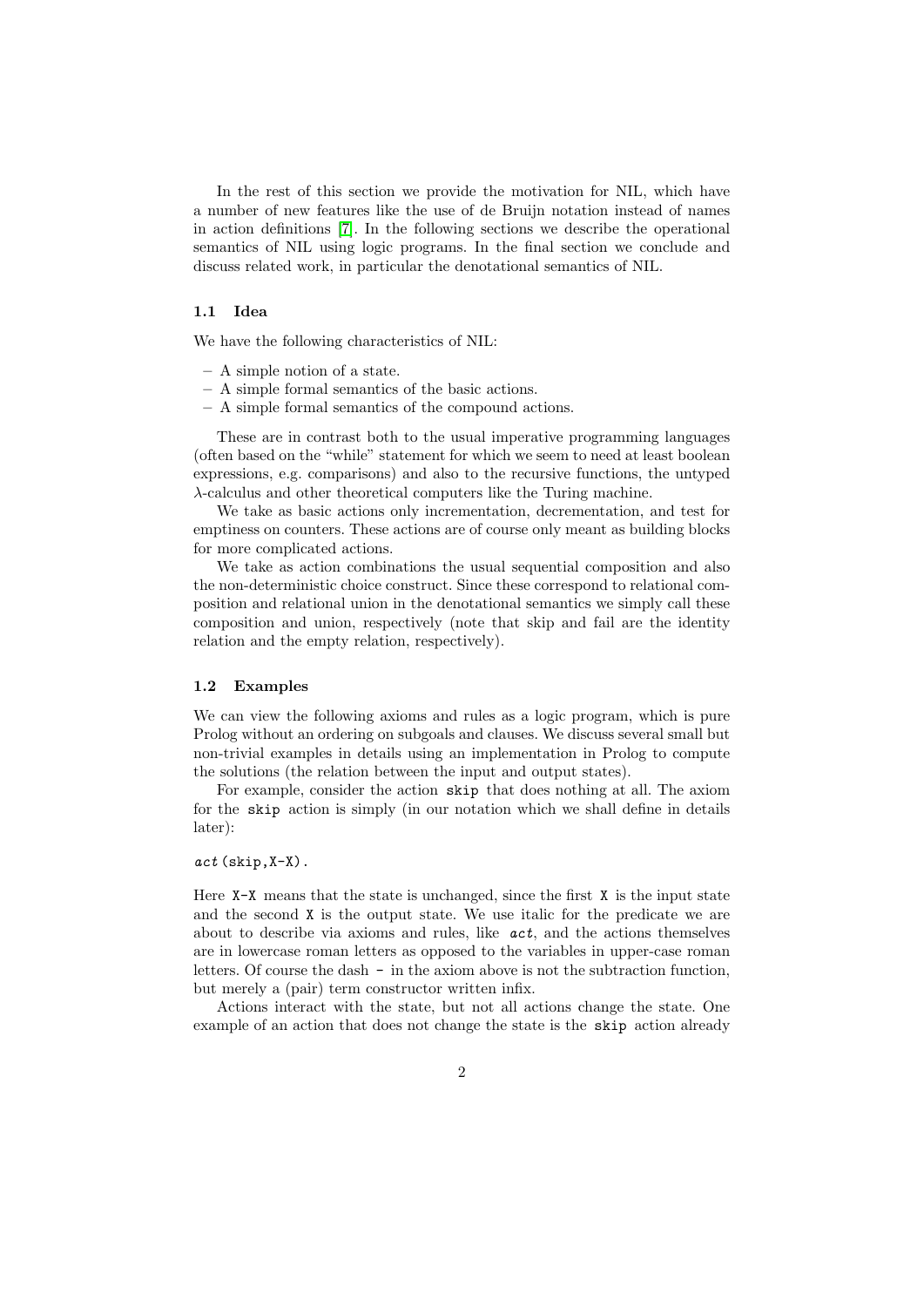mentioned. Another example is the fail action that for no input state has an output state. There are no axioms for the fail action since it never relates an input state to an output state.

As an opposite to the action fail we consider the somewhat strange action miracle that relates every input state to every output state. As we explain later it can be used as a kind of exception and the axiom for the miracle action is:

act (miracle,X-Y).

The actions miracle, skip and fail could be taken as basic, but we view them as special cases of action definitions and combinations as explained later.

#### 1.3 The de Bruijn Notation

Instead of named definitions we use the so-called de Bruijn notation which is a coding of  $\lambda$ -terms where each occurrence of a bound variable is replaced by a natural number, indicating the structural distance from the occurrence to the abstraction that introduced the variable.

A few examples from [\[7\]](#page-13-3) illustrate the notation:

- 1. The identity function  $\lambda x.x$  becomes  $\lambda 1$  in the de Bruijn notation. That is, the x of  $\lambda x$  is removed, and the x of the body x is replaced by 1 to indicate the  $\lambda$  it refers to.
- 2. Similarly,  $\lambda x.\lambda y.xy$  becomes  $\lambda \lambda 21$ . That is, the x and y of  $\lambda x$  and  $\lambda y$  are removed, and the x and y of the body  $xy$  are replaced by 2 and 1 respectively to indicate the  $\lambda$ 's they refer to.
- 3. Finally, a few computations of distances show that  $\lambda z.(\lambda y.y(\lambda x.x))(\lambda x.xz)$ becomes  $\lambda(\lambda 1(\lambda 1))(\lambda 12)$ .

However, in the following we compute the distance starting from 0 rather than as in the examples above from 1. We call the distance the de Bruijn index.

## 2 Logic Programs

In this section we explain the notation for the logic program [\[2\]](#page-13-1) that we use to describe the operational semantics of NIL in the following sections.

#### 2.1 Standard Notation

A term is either a variable X (in uppercase) or a compound term  $f(t_1, \ldots, t_k)$ (in lowercase), where f is a functor and the  $t_i$ 's are terms ( $k \geq 0$ ). If  $k = 0$  the compound term is just a constant and the parentheses are omitted.

A logic program is a finite set of definite clauses of the form:

$$
p \leftarrow q_1, \ldots, q_n.
$$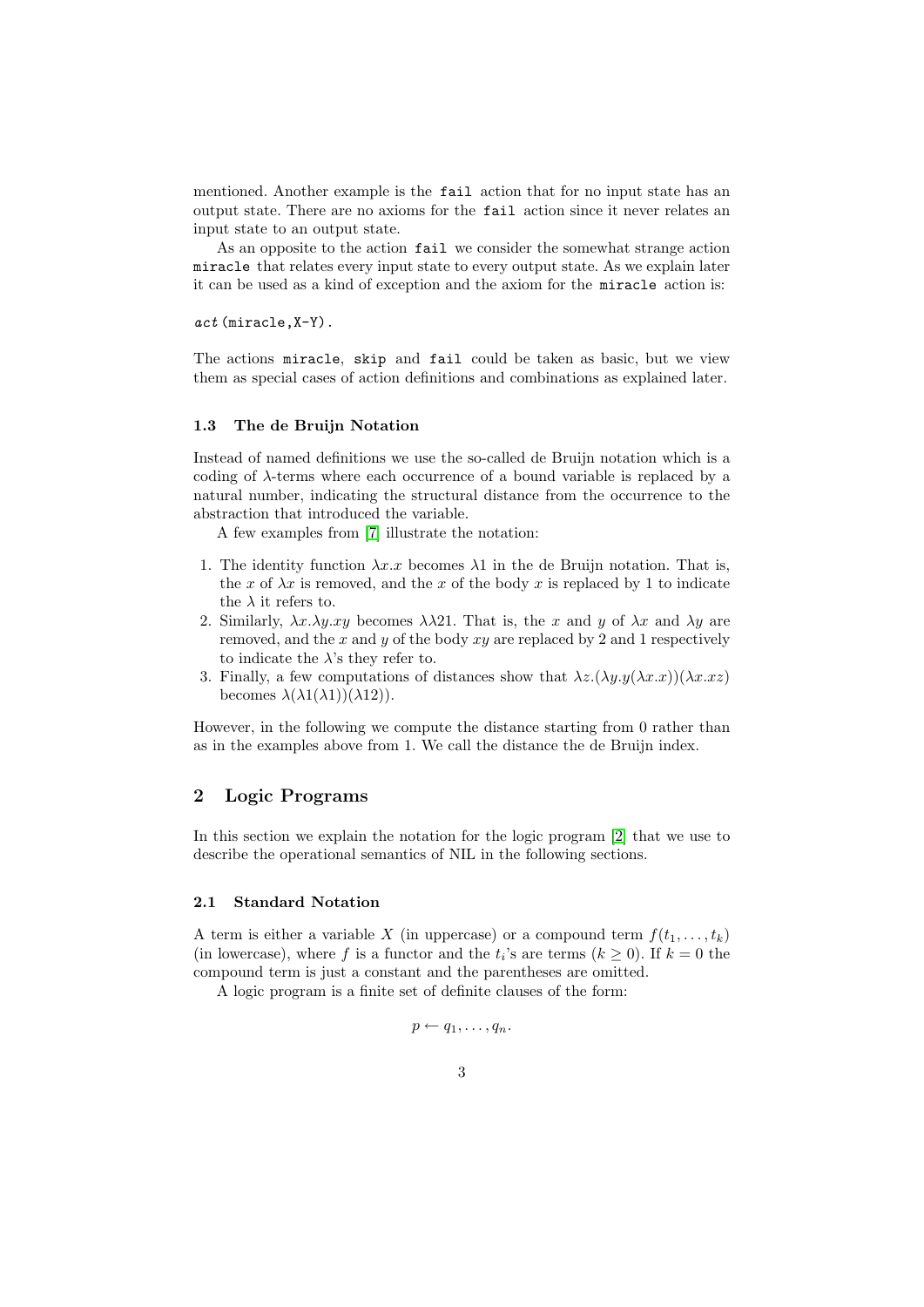Here the p and the  $q_i$ 's are non-variable terms  $(n \geq 0)$ . If  $n = 0$  the clause is an axiom (often called a fact in logic programming, in particular if it contains no variables), otherwise it is a rule. In a clause a functor of a term that is not part of another term is called a predicate.

A query is a clause of the form:

$$
\leftarrow q_1, \ldots, q_m.
$$

As for the logic programs the  $q_i$ 's are non-variable terms  $(m > 0)$ .

#### 2.2 Pure Prolog

There are only two differences between logic programs and pure Prolog. The first is the trivial one that in Prolog :- is used instead of  $\leftarrow$  in a rule (in a query ?- is used). The second is that in Prolog the search for solutions is done applying the clauses top-to-bottom left-to-right corresponding to depth first traversal with backtracking while in logic programs all possible traversals are taken into account. The implications for NIL are illustrated in the examples below. We emphasize that the reference semantics is with logic programs — Prolog is just used in the following definite clauses and queries for illustrative purposes (hence in case of a non-deterministic choice there is no bias).

We use the usual list constructions with [ and ] (elements are separated by commas). The stroke | separates the head and the tail of a list. Lists are eliminable using right-nested terms with a binary functor . (the head to the left and the tail to the right) and the constant [] as the empty list.

Please observe the following convention. We use the infix operators + and as binary functors with the convention that - is used when the two arguments are of the same type (e.g. both are states) and + if not. In both cases it is simply a pair construction. When arguments are e.g. just passed from predicate to predicate it is an advantage to use pairs instead of separate arguments.

We use the usual convention where any variable with only a single occurrence in an axiom or rule is written as \_ to indicate a so-called anonymous variable.

# 3 Overview of NIL

In this section we provide a brief overview of NIL.

### 3.1 States

Before we describe the actions expressible in NIL we need to elaborate on the notion of states:

- $-$  A state consists of counters referred to as  $0, 1, 2, 3, \ldots$
- $A$  counter has a value in  $\{0, 1, 2, 3, \ldots\}.$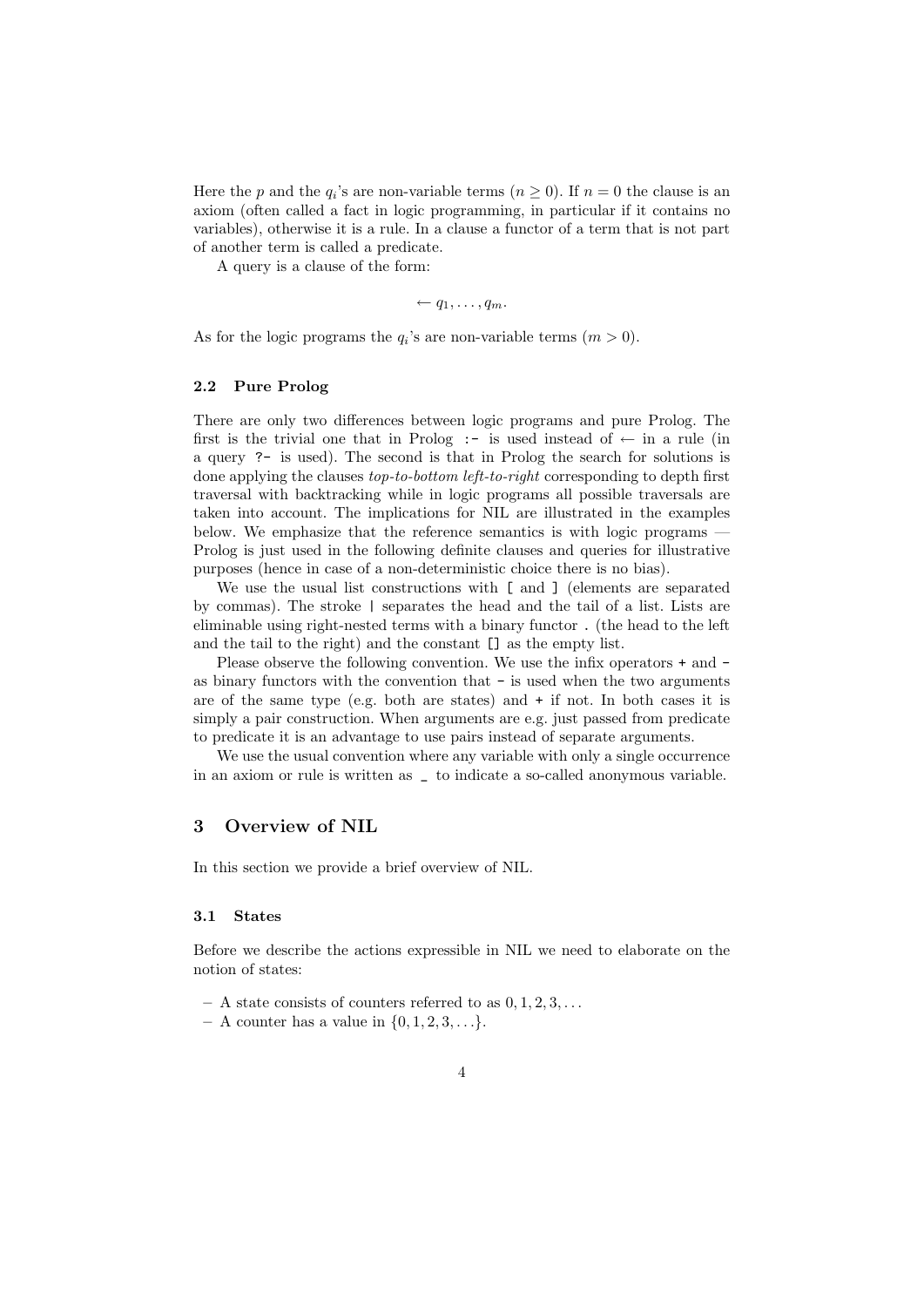#### 3.2 Basic Actions

We have the following basic actions:

| $-$ Incrementation                                   | $inc$ (counter) |
|------------------------------------------------------|-----------------|
| Add 1 to a counter.                                  |                 |
| $-$ Decrementation                                   | dec(counter)    |
| Subtract 1 from a counter or fail if counter $= 0$ . |                 |
| $-$ Test for emptiness                               | $emp$ (counter) |
| Fail if counter $\neq 0$ (otherwise do nothing).     |                 |

By using action definitions and combinations as explained below we can construct any other relevant action.

## 3.3 Action Combinations and Definitions

We have the following action combinations:

| - Composition          | $com(\text{action-list})$ |
|------------------------|---------------------------|
| A sequence of actions. |                           |
| $-$ Union              | $uni$ (action-list)       |
| Alternative actions.   |                           |

These combinations can be seen as general problem-solving techniques (sequential composition and non-deterministic choice).

In e.g. [\[11\]](#page-13-0) only binary action combinations are allowed, but then we are forced to settle on one of the following two readings for actions  $\alpha$ ,  $\beta$  and  $\gamma$ :

$$
\alpha \, ; \, \beta \, ; \, \gamma \stackrel{?}{\rightsquigarrow} (\alpha \, ; \, \beta) \, ; \, \gamma \qquad \alpha \, ; \, \beta \, ; \, \gamma \stackrel{?}{\rightsquigarrow} \alpha \, ; \, (\beta \, ; \, \gamma)
$$

We think that this is a rather artificial way of handling action combinations and therefore we allow simply a list of actions in action combinations.

We propose the following abbreviations:

$$
skip \equiv com(\texttt{[]}) \quad fail \equiv uni(\texttt{[]})
$$

In a composition all actions must be carried out; if there are none then nothing needs to be done. In a union one action must be carried out; if there are none then nothing can be done at all.

We also need action definitions:

| $-$ Introduction of definitions                     | action-list |
|-----------------------------------------------------|-------------|
| Mutually recursive actions; perform first action.   |             |
| $-$ Use of definition                               | use(index)  |
| Call the action referred to by the de Bruijn index. |             |

Notice that we do not use a keyword for the introduction of definitions. Like for action combinations we also allow a list of actions in action definitions, and we propose the following abbreviation:

$$
\mathtt{miracle} \equiv []
$$

Hence if in an introduction of definitions no definitions are made then it is like hoping for a miracle.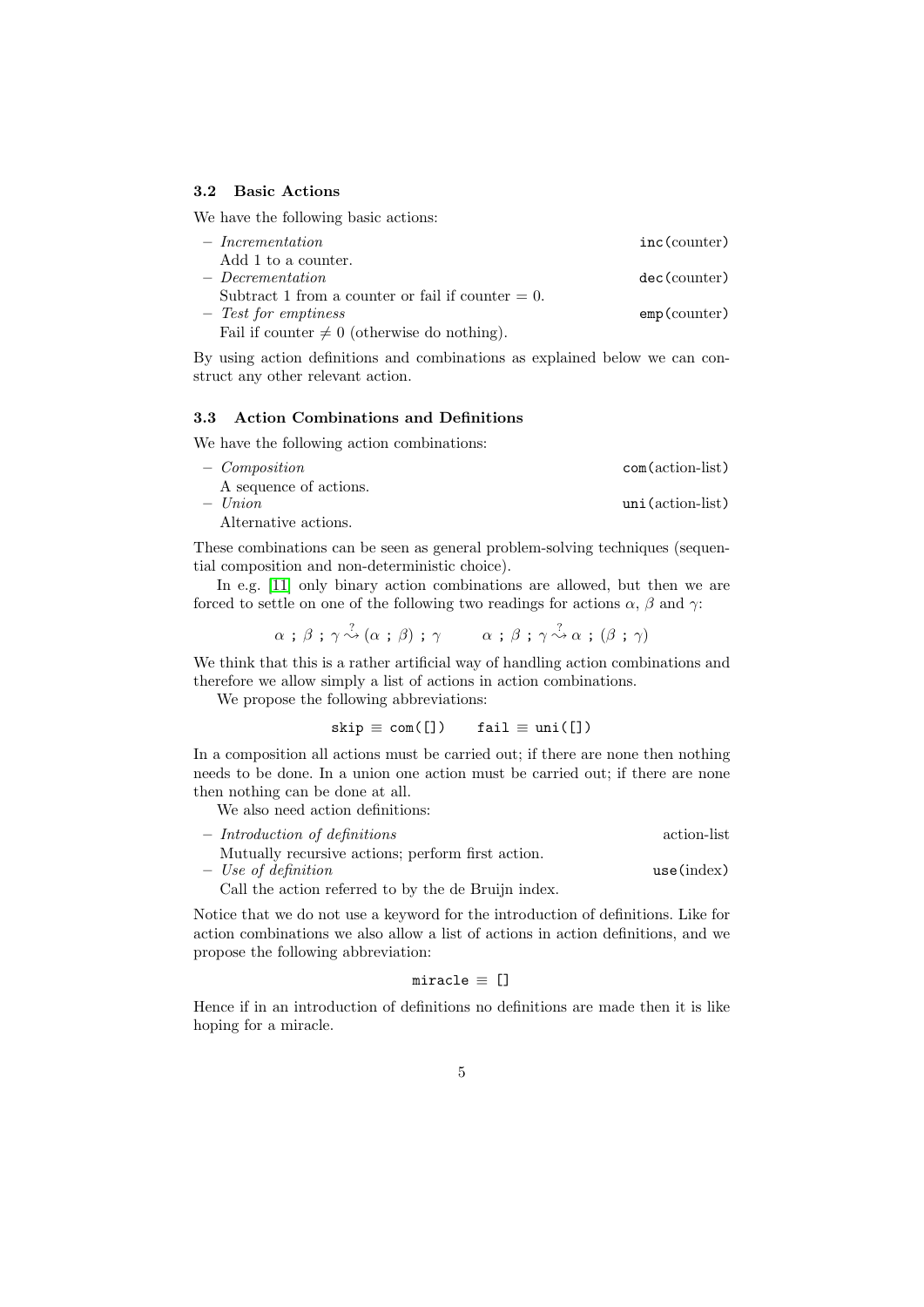## 4 Representation of NIL

In this section we explain how we represent states and actions in logic programs.

## 4.1 States and Actions

We represent a state as a list of counter values. The end of the list is always an anonymous variable; hence additional counters can always be accessed by extending the list and still leaving an anonymous variable at the end.

We represent a counter value as a list such that its length is the value of the counter. The list has arbitrary elements. For example, the list [[],\_,[\_,\_,\_]|\_] represents a state where counter 0 has value 0, counter 1 has an arbitrary value, counter 2 has value 3 and the remaining counters all have arbitrary values. Notice the anonymous variable at the end.

Actions are represented using the constructions given in the previous section. We also represent a counter (not to be confused with the counter value just described) and the de Bruijn index as a list (again with arbitrary elements). For example, the list  $[\,\_\,,\_\,,\_\,]\,$  represents counter 3 (or the de Bruijn index 3).

Using lists for the counters and the de Bruijn indices is a bit more complicated than using zero and successor constructions, but the benefit is that auxiliary predicates working on action-lists can be reused.

#### 4.2 Example

We now consider the semantics of a "random number generator" that increments counter 0 an arbitrary number of times; i.e. either it does nothing or it increments counter 0 and recurses (using the de Bruijn index 0). The action is as follows (the action is an action-list, hence the introduction of definitions):

```
[uni( [skip, com( [inc([]),use([])] )] )]
```
The logic program and query below are not just of theoretical interest; for many actions the solutions can be computed automatically, for instance viewing the logic program and query as pure Prolog.

?-  $act$  ( [uni( [com( [] ), com( [inc([]),use([])] ) ] ) ],W ).  $W = A - A$  $W = [A|B] - [[-|A]|B]$  $W = [A|B] - [[-,-]A]|B]$  $W = [A|B] - [[_,\_ ,\_ | A] | B]$  ...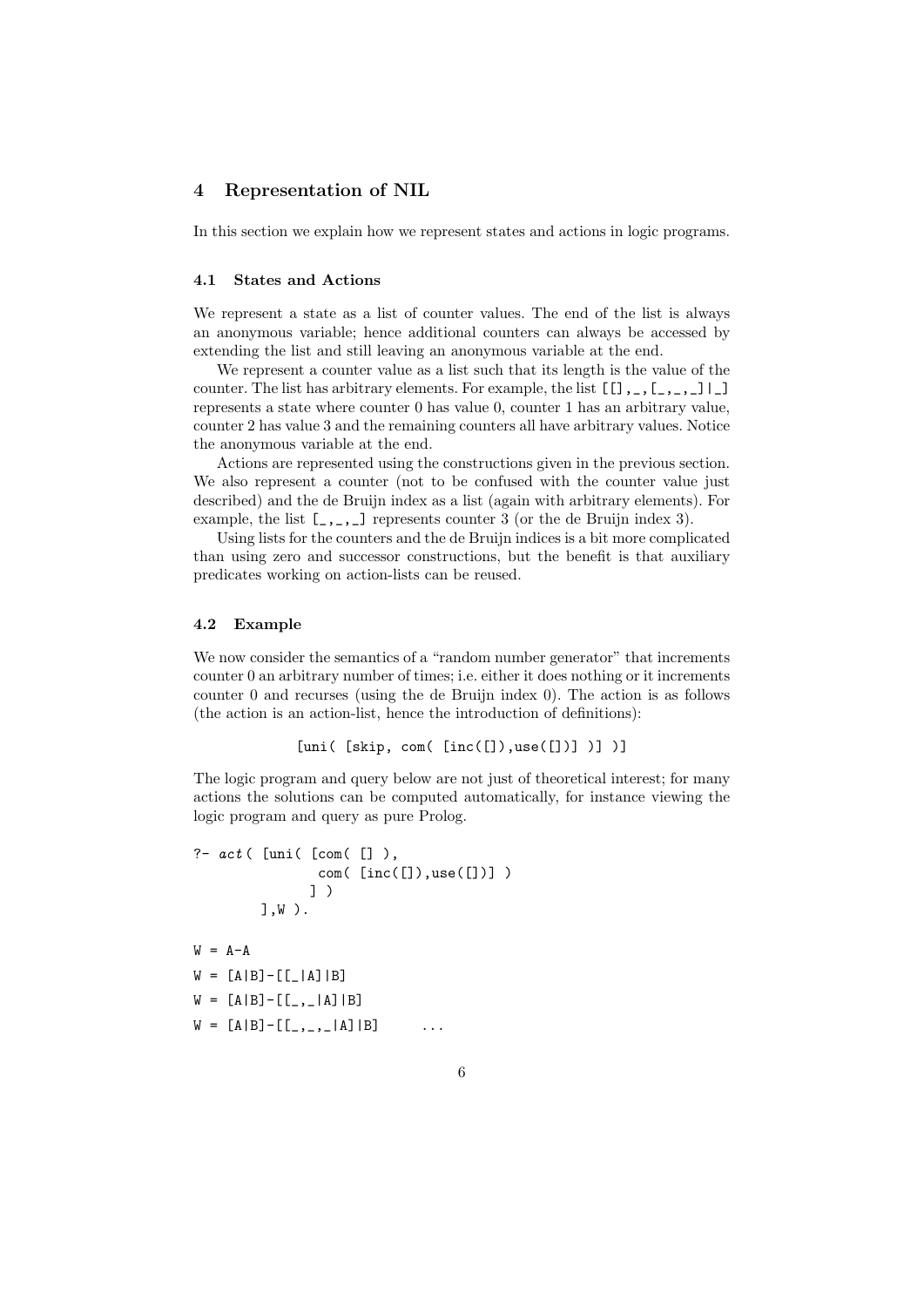Here and in the following examples we recall that skip is an abbreviation for com([]). The variables A and B are automatically generated. We only show the first few solutions to the query (solutions are obtained as long as the user enters a semicolon at the prompt). We see that we have the following solutions:

- 0 increments The input and output states are the same (both A).
- $-1$  increment of counter  $0$  The value of counter 0 is A in the input state and is incremented in the output state (the remaining counters are not changed since B is used in both the input and output states).
- 2 increments of counter 0.
- $-3$  increments of counter 0.  $\ldots$

As explained earlier the ordering of the solutions corresponds to the top-tobottom left-to-right strategy for Prolog. No solutions will be produced in Prolog (loops until stack overflow) if the recursion is before the skip action:

```
?- act( [uni( [com( [inc([]),use([])]),
               com( [] )
              ] )
        ],W ).
```
If in the main example above the recursion with the use action is replaced with the action miracle  $\equiv$  [] we obtain exactly the following two solutions:

?-  $act($  [uni(  $[com([])$ ), com( $\left[inc([], []] \right)$ ) ] ) ],W ).  $W = A - A$ 

$$
M = [T_1, T_2, T_3, T_4]
$$

We immediately recognize the second solution as a "miracle" since the input and output states share absolutely no information. Furthermore, while we know nothing about the output state we do know that counter 0 has been accessed before the miracle action since the input state is  $\lfloor -1 \rfloor$  rather than just  $\lfloor -1 \rfloor$ .

It is also possible to perform actions after the "miracle" as the following minor modification of the previous query shows:

? - 
$$
act( [uni( [com([])),  
com( [[], inc([]))])  
 ] )  
 ] ,W ).  
W = A-A
$$

 $W = -[[-1,11,1]$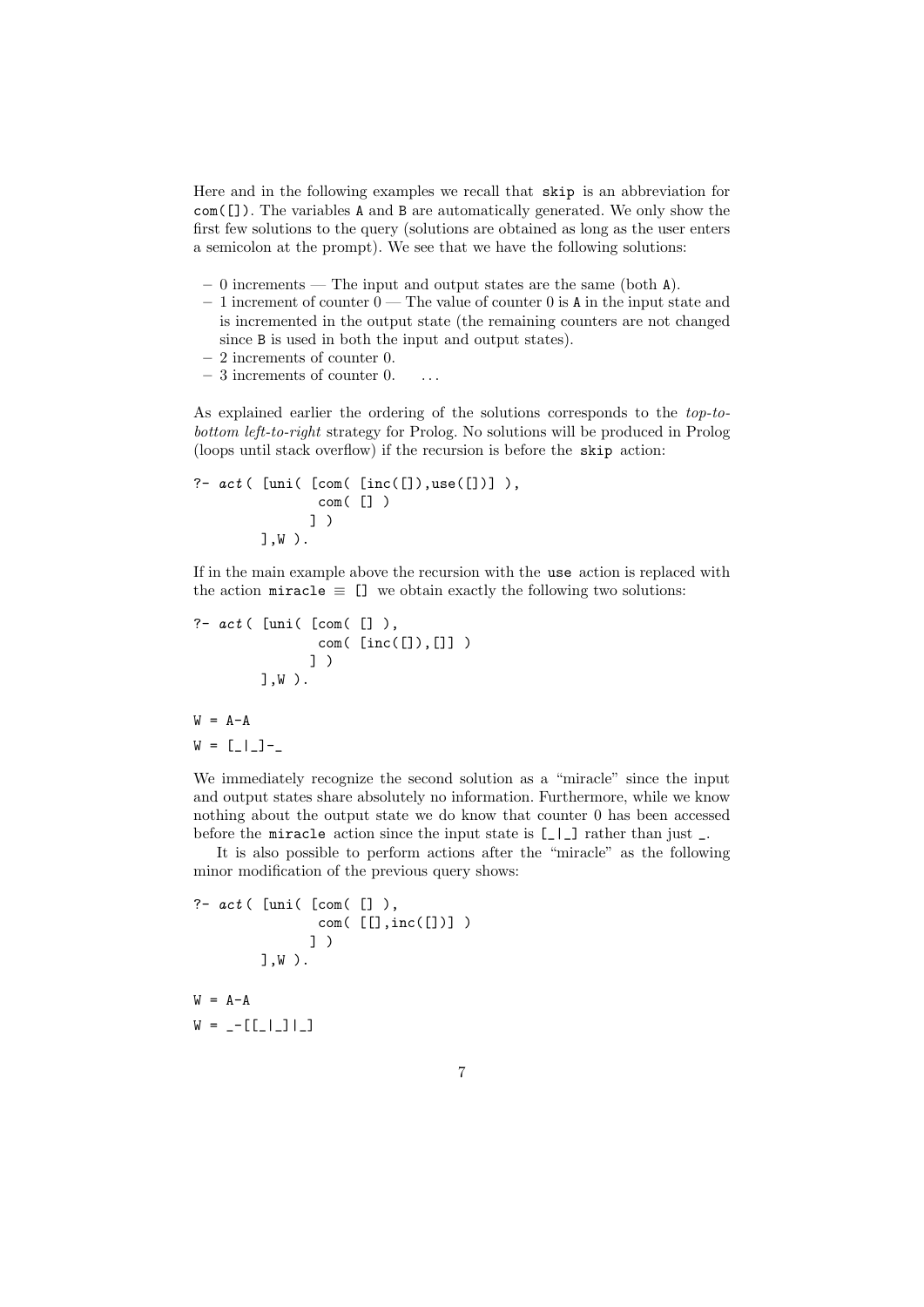Again we immediately recognize the second solution as a "miracle" since the input and output states share absolutely no information. Furthermore, while we know nothing about the input state we do know that counter 0 has been incremented after the miracle action since the output state is  $[[\_]$ ]  $]$  rather than just \_.

# 5 Operational Semantics of NIL

In this section we give the axioms and rules of the operational semantics of NIL using the above representation.

## 5.1 Act

The main issue is how to handle the action definitions using axioms and rules only. We use an auxiliary predicate  $sub$  that substitutes the actions definitions for all relevant indices in the first action and then we just use the predicate  $act$ on the result.

The act predicate takes an action and a pair of states, the input and output states respectively. If "empty" definition then "miracle": input and output states are not related. Otherwise we take the first action H in the definition and make a substitution in it; the resulting action I is then used. The auxiliary predicate sub must substitute the whole definition  $[H|T]$  for all indices that refer to the definitions just introduced. In order to do the substitution we need to take into account nested definitions and the second part of the pair  $[H|T]+[$ ] accumulates the number of nested definitions using a list with a corresponding length (initially [] corresponding to no nested definitions).

 $act ([], _{-})$ .  $act([H|T], W)$  :-  $sub(H,T,[H|T]+[])$ ,  $act(I,W)$ .

If "empty" composition then just skip: input and output states are the same. Otherwise we  $act$  on the first action H in the composition giving the output state Y and with Y as the input state we act on the remaining actions T.

 $act$  (com( $[]$ ), X-X).  $act (com([H|T]), X-Z) :- act (H, X-Y), act (com(T), Y-Z).$ 

If "empty" union then fail (no clause at all). We have a clause where we act on the first action H, and a clause where we act on some of the other actions T.

 $act$  (uni([H|\_]),W) :-  $act$  (H,W).  $act$  (uni([\_|T]),W) :-  $act$  (uni(T),W).

The first clause for incrementation considers just counter 0. Its input value is the first element V in the list representing the state and the length is increased in the output state with an arbitrary element (we use an anonymous variable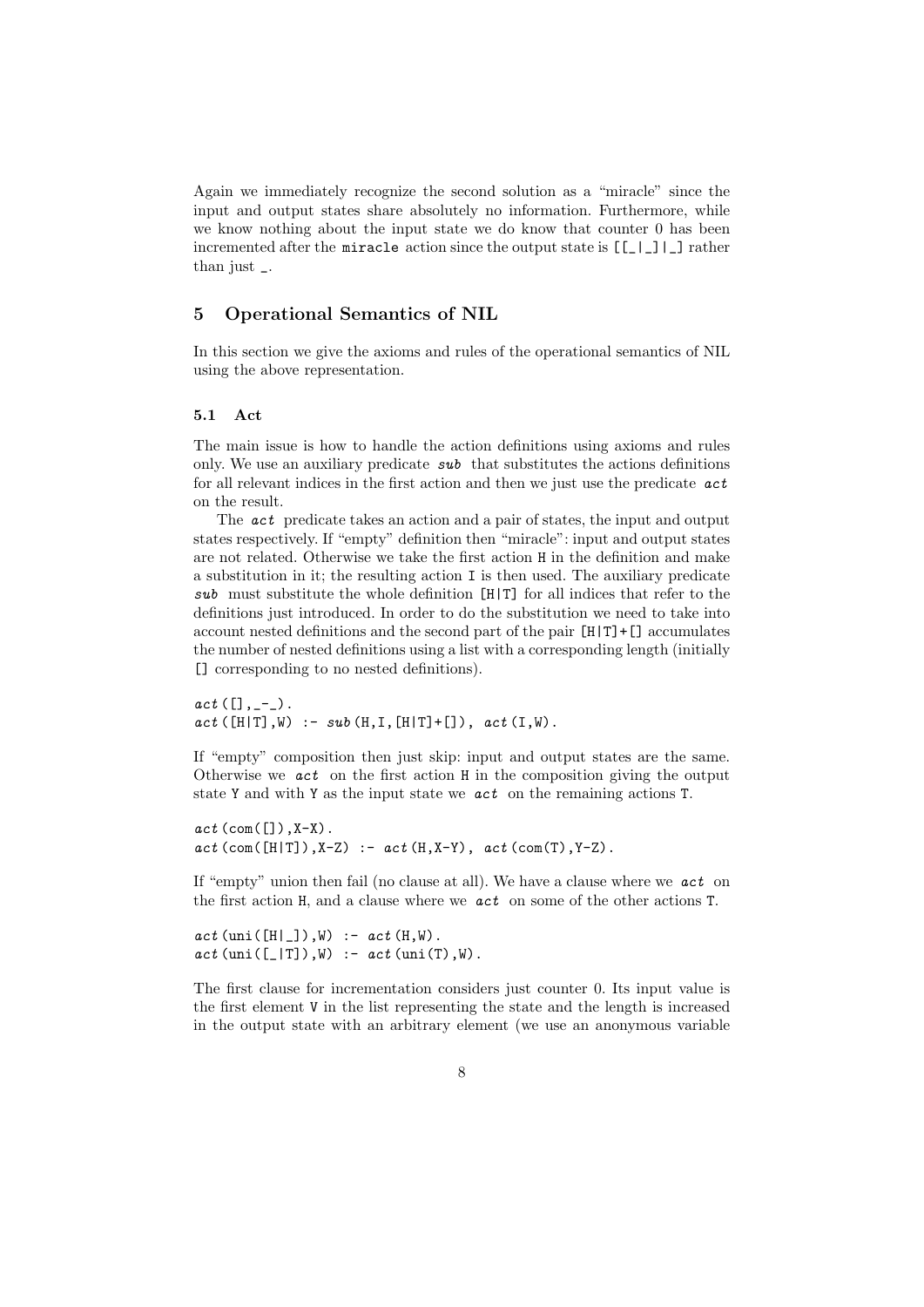for this purpose). In the first clause for decrementation given below the roles of the input and output states are swapped. The remaining counters are not changed since R is used in both the input and output states. The second clause for incrementation (and similarly for decrementation and test for emptiness) considers all counters  $\ell + 1$  except counter  $0$  ( $\ell \geq 0$ ) and hence the value for counter 0 is the same for both the input and the output states, namely V. By considering input and output states R-S without counter 0 we then act with respect to incrementation (similarly for decrementation and test for emptiness) of the counter  $\ell$  (kept in L).

```
act (inc([]), [V|R] - [[|V]|R]).act (inc([\_|L]), [V|R] - [V|S]) :- act (inc(L), R-S).
```
As explained decrementation is similar to incrementation (the failure in case of trying to decrement a counter with value 0 is incorporated).

 $act (dec([]) , [[|V] | R] - [V | R] ).$  $act (dec([\_|L]), [V|R] - [V|S])$  :-  $act (dec(L), R-S)$ .

Also test for emptiness is similar and here the value for the counter in question is 0 (represented as []) in both the input and output states.

```
act (emp([]), [[]|R]-[[]|R]).
act(emp([-|L]),[V|R]-[V|S]) :- act(emp(L),R-S).
```
We do not need to **act** on the use action since the action must be closed initially (the concepts of closed and open actions are taken over from  $\lambda$ -terms) and the substitution of action definitions ensures that the action stays closed.

#### 5.2 Substitute

The auxiliary predicate sub maps actions to actions while carrying out the substitution given a pair consisting of the action definitions and the distance.

Nothing needs to be done for the "miracle" action (similarly for the skip, fail, incrementation, decrementation and test for emptiness actions below).

In case of a new definition the distance N has to be adjusted — the number of new definitions must be added to the distance. The auxiliary predicate sep takes 3 arguments and uses the length (but not the elements) of the list given as the first argument to separate the second and third arguments, using anonymous variables. The axioms and rules for the sep predicate are given later. The predicate is used several times below with either the second or third argument as the result argument.

 $sub([], [], \ldots)$ .  $sub([H|T], [I|U], M+N)$  :-  $sep([H|T], N, J)$ ,  $\textit{sub}\ (\texttt{H,I}, \texttt{M+J})$  ,  $\ \textit{sub}\ (\texttt{T,U,M+J})$  .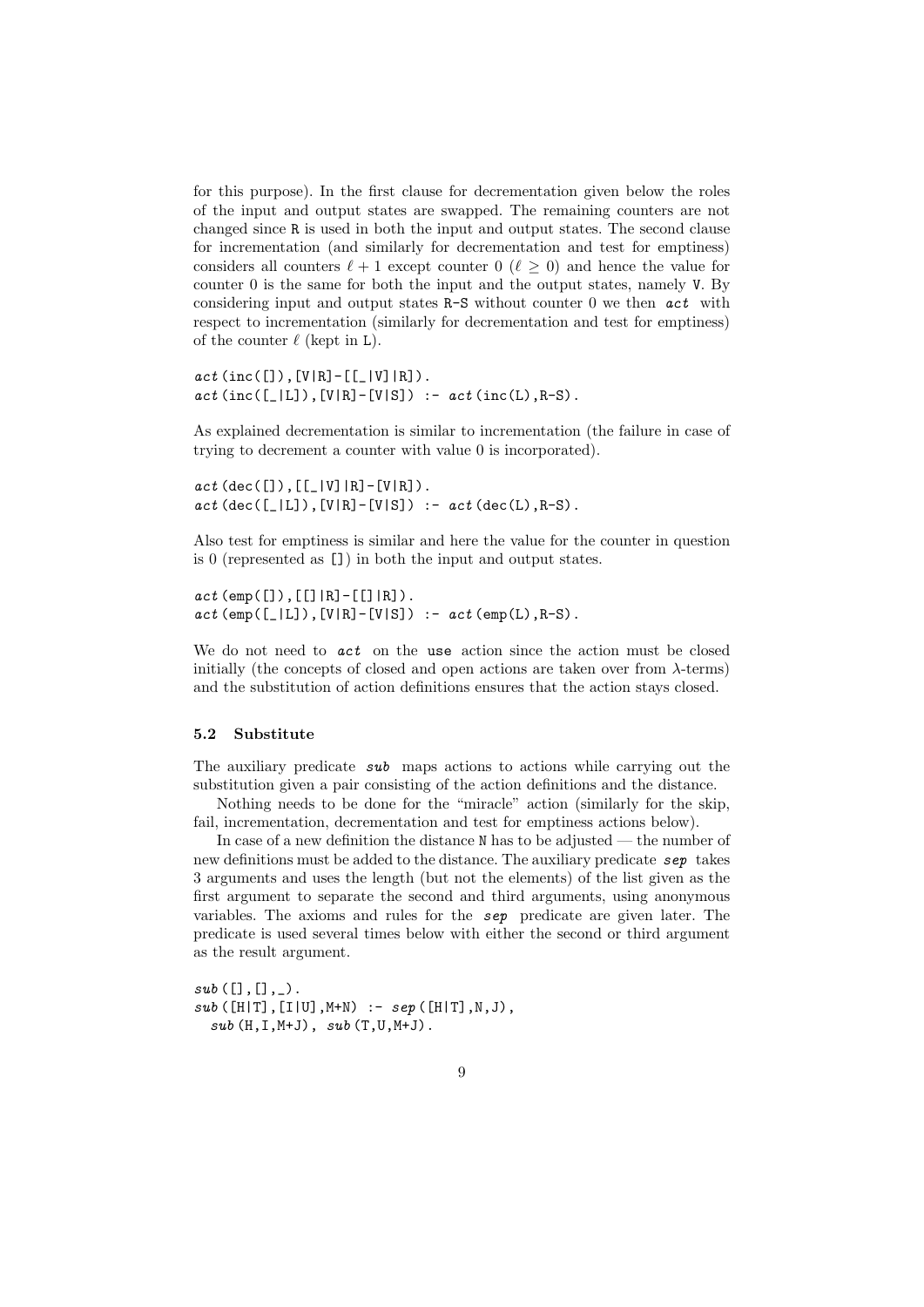Substitution in compositions and unions is just substitution in the head and in the tail of the list of actions.

```
sub (com([]), com([]), ]).
sub (com([H|T]),com([I|U]),E) :- sub (H,I,E),
  sub (com(T),com(U),E).
sub (uni([]), uni([]), _).
sub (uni([H|T]),uni([I|U]),E) :- sub (H,I,E),
  sub (uni(T),uni(U),E).
sub (inc(L),inc(L),_).
sub (dec(L),dec(L),_).
sub (emp(L),emp(L),_).
```
The real work is done for the use action. However, the first clause does nothing if the index is less than the distance. The comparison uses the sep predicate to check if a non-empty list [\_|\_] separates the index and the distance.

```
sub (use(F),use(F),_+N) :- sep (F,[_|_],N).
sub (use(F), C, [H|T]+N) :- sep (N, G, F),
  rep(G, H, [H|T], [-|U], I), sep([H|T], [], J),ren([I|U], A, []-J), ren(A, B, G-[]), ren(B, C, J-G).
```
The second clause subtracts the distance from the index (using the sep predicate) to get the position G in the action definitions [H|T]. Then the action I at position G is replaced with the action H at position 0 (i.e. []) using the predicate rep given later, so instead of  $[H|T]$  we now have  $[I|U]$ . Finally we must swap the indices for the actions at the two positions; we simply do a triple renaming by the predicate ren using a fresh index J obtained as the number of action definitions  $[H|T]$ . The addition is done using the sep predicate. Temporary results are kept in A and B, and the final result is C.

#### 5.3 Rename

The auxiliary predicate  $\tau$ en maps actions to actions while carrying out the renaming of indices given as a pair. In case of a definition we must shift both indices by the length of the list of actions, hence F becomes P and G becomes Q, and the renaming of the first action H is straightforward. For the remaining actions  $T$  we use a small trick: we add 1 to the indices and use the predicate ren again (hence with  $\lbrack \_ \ \rbrack$  F] instead of F and  $\lbrack \_ \ \rbrack$  instead of G).

 $ren([], [],...).$  $ren([H|T], [I|U], F-G) :- sep([H|T], F, P),$  $sep([H|T], G, Q), ren(H, I, P-Q),$  $ren(T,U,[\_|F]-[\_|G])$ .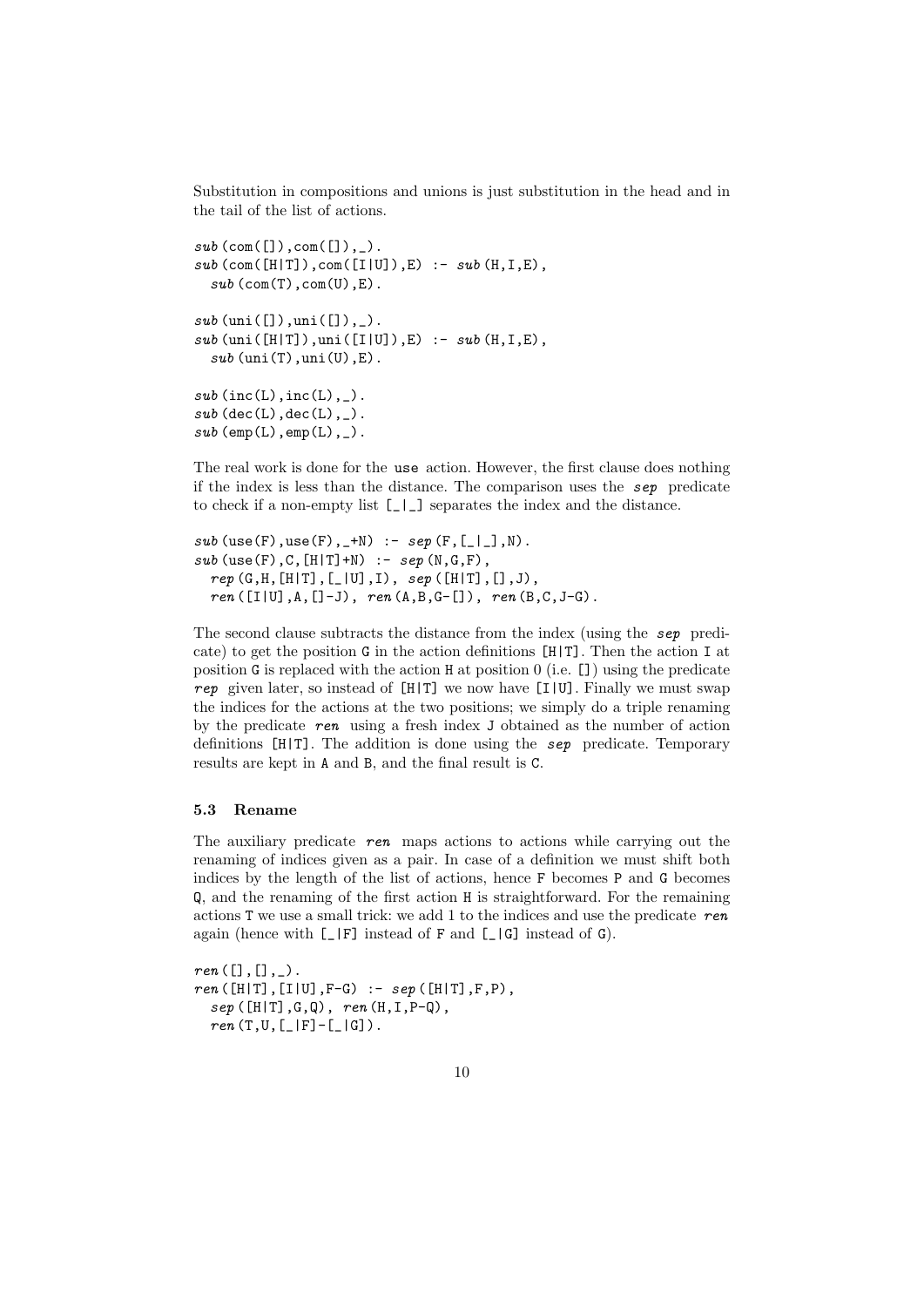Renaming in compositions and unions is just renaming in the head and in the tail of the list of actions. Nothing needs to be done for incrementation, decrementation and test for emptiness actions.

```
ren (com([]), com([]), \rangle.
ren (com([H|T]),com([I|U]), K) :- ren(H, I, K),ren (com(T),com(U),K).
ren (uni([]), uni([]), _).
ren(uni([H|T]),uni([I|U]),K) :- ren(H,I,K),
  ren (uni(T), uni(U), K).
ren(inc(L),inc(L),_).
ren (dec(L),dec(L),_).
ren \text{ (emp(L), emp(L), _}).
```
For the matching indices we just do the renaming. We do nothing if the indices do not match.

 $ren$ (use(F),use(G), $F-G$ ).  $ren$ (use(F),use(F),G-\_) :-  $dif(F,G)$ .

The check for different indices is done by the predicate  $dif$  given later.

#### 5.4 Separate

The auxiliary predicate sep takes 3 arguments and uses the length (but not the elements) of the list given as the first argument to separate the second and third arguments, using anonymous variables (it is like the usual list append, except that all elements are anonymous variables).

 $sep([],\mathbb{N},\mathbb{N})$ .  $sep([\_|T], N, [\_|J]) :- sep(T, N, J).$ 

#### 5.5 Replace

The auxiliary predicate  $rep$  takes 5 arguments and uses the length of the list given as the first argument as the position in the list given as the third argument where to do the replacement. The fourth argument is the replacement result. The second argument is inserted and the removed element is in the fifth argument (the elements of the list given as the first argument are not used, since we use an anonymous variable in the second clause).

 $rep([], I, [H|T], [I|T], H)$ .  $rep ([\_|F], I, [H|T], [H|U], J) :- rep (F, I, T, U, J).$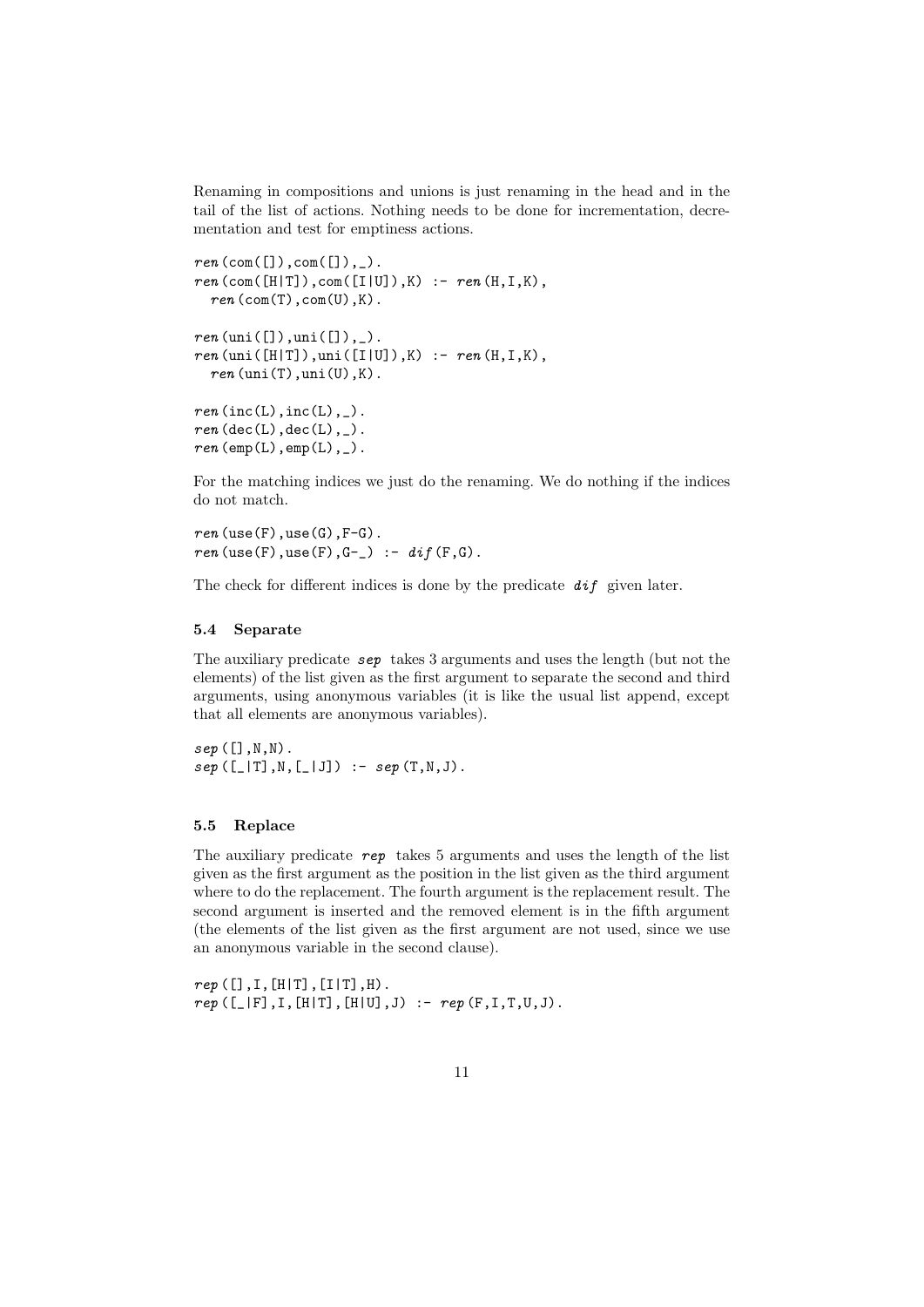#### 5.6 Differ

The auxiliary predicate  $di\dot{f}$  simply checks for different indices (non-empty lists differ from empty lists and also if they differ with respect to their tails).

 $di\,f([], [\_|\_])$ .  $di\,$ f $([$ [ $]$ ], $[$ ]).  $di\{f([[]|F],[]|G]) : = di\{F,G\}.$ 

## 6 Conclusions and Related Work

To our knowledge the operational semantics of imperative languages like NIL has not been given in definite clauses, although it is well-known that it is possible. We hope to have shown that it can be done in an elegant way using the approach described here, in particular using the de Bruijn notation and using substitutions instead of environments. The notion of environment would seem to be considerably less natural for our long-term aim: to formalize and reason about specific actions and planning tasks for rational agents, cf. [\[15\]](#page-13-2), and we believe that the simplicity of the operational semantics of NIL is an important advantage here — in particular when we at the same time allow mutually recursive definitions of procedures and non-deterministic choices in order to "scaling-up" programming in NIL. Related works on operational semantics, using e.g. higher order logic programming or logical frameworks, have a different focus [\[5,](#page-13-4)[4,](#page-13-5)[6](#page-13-6)[,10\]](#page-13-7), but are of course more general.

Notice that it is not our purpose as such to enhance an imperative language in order to support declarative programming, cf. Alma-O [\[3\]](#page-13-8) (except with nondeterministic choices).

Many important aspects of the operational semantics of various imperative languages with "while"-statements have been considered in relation to both logic programs [\[14\]](#page-13-9) and constraint logic programs [\[13\]](#page-13-10)).

In future work we plan to describe how the design of NIL makes it possible to give it a concise declarative semantics equivalent to its operational semantics (with the integrated possibility of making correctness assertions). We consider the operational semantics of NIL in definite clauses as the reference semantics (using logic program and not the specific Prolog search). In operational semantics we specify exactly how actions change the state. In order to validate that the reference semantics is "right" we have also investigated the denotational semantics of NIL. In denotational semantics we specify only the effect of the change not how it is obtained — using various mathematical objects [\[11\]](#page-13-0). As emphasized by [\[9\]](#page-13-11) the usual use of reflexive domains seems to be an unnecessary complication in connection with the denotational semantics of imperative languages like NIL. Instead we translate the actions of NIL into classical higher order logic [\[1\]](#page-13-12) (type theory) and since the logic comes with a model-theoretic interpretation, we get an interpretation for NIL too. An advantage of such a translation into higher order logic is that partial and total correctness properties can be asserted directly